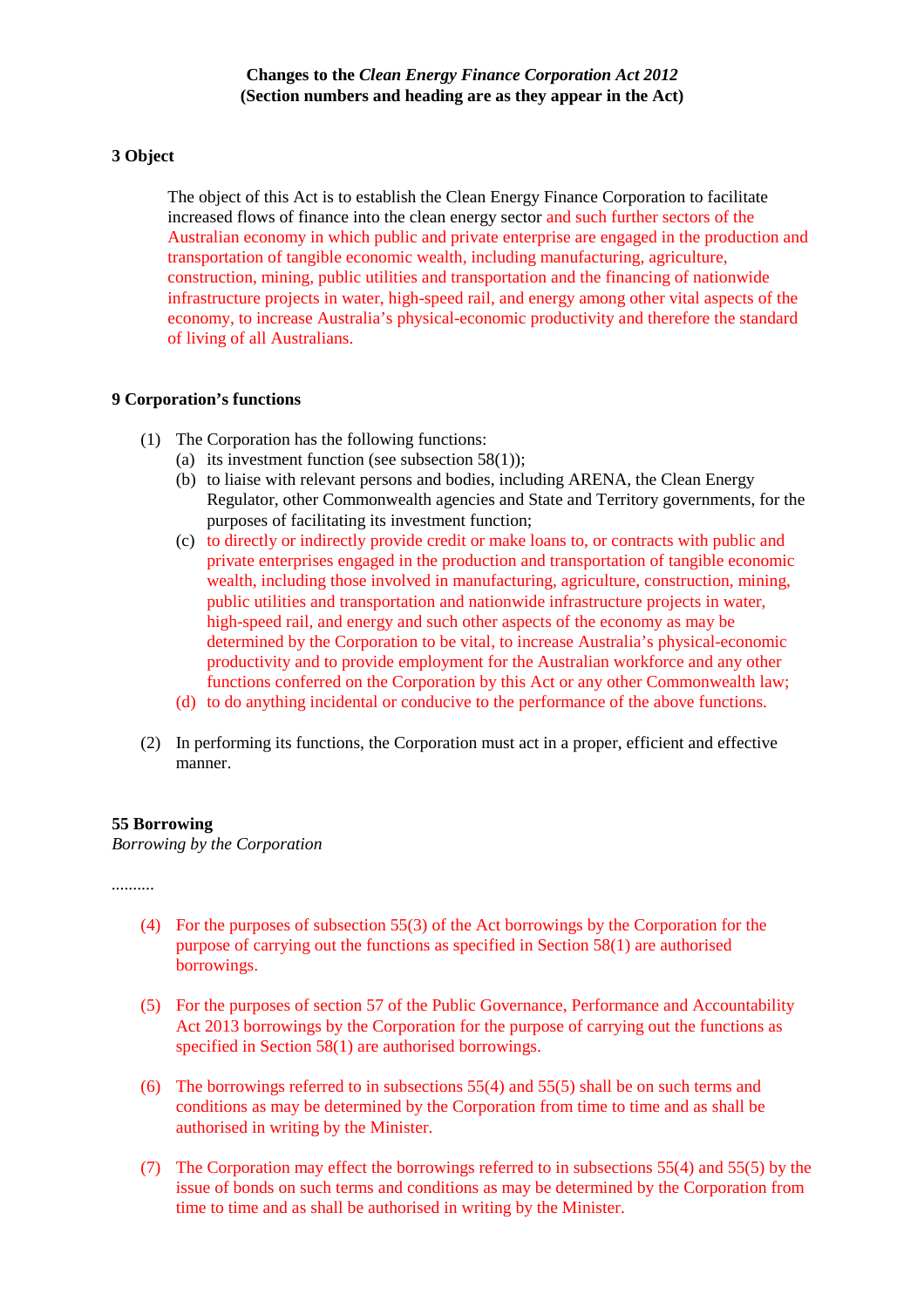# **- Page 2 -**

- (8) The Treasurer may advance to the Corporation for the functions of the Corporation as provided for in this Act such amount or amounts as the Treasurer may determine from those funds which may be available to the Treasurer from the allocations made from Consolidated Revenue pursuant to the Appropriation (Coronavirus Economic Response Package) Bill (No. 1) 2019-2020 or the Appropriation (Coronavirus Economic Response Package) Bill (No. 2) 2019-2020. Any such advance may be made on terms to be agreed upon between the Treasurer and the Corporation.
- (9) The Treasurer from time to time cause advances to be made to the Corporation as and when allocations may be made from Consolidated Revenue. Any such advance may be made on terms to be agreed upon between the Treasurer and the Corporation.
- (10) Obligations of the corporation shall be lawful investments, and may be accepted as security for all fiduciary, trust, and public funds the investment or deposit of which shall be under the authority or control of the Commonwealth or any Territory, State or Local Government of the Commonwealth or any officer or officers thereof.
- (11) The Commonwealth shall be responsible for the payment of all moneys due in respect of borrowings by the Corporation pursuant to any borrowings authorised under section 57 of the Public Governance, Performance and Accountability Act 2013 or section 55(3) of the Act but nothing in this section shall authorise any creditor or other person claiming against the Bank to sue the Commonwealth in respect of his debt or claim.

#### **58 Investment function**

(1) The Corporation's *investment function* is to invest, directly and indirectly, in clean energy technologies and those technologies related to the production and transportation of tangible economic wealth, including those related to manufacturing, agriculture, construction, mining, public utilities and transportation and nationwide infrastructure projects in water, high-speed rail, and energy and such other aspects of the economy as may be determined by the Corporation to be vital, to increase Australia's physical-economic productivity and to provide employment for the Australian workforce.

Note: For *clean energy technologies*, see section 60.

.................

(3) In performing its investment function, the Corporation must ensure that, at any time on or after 1 July 2018, at least half of the funds invested at that time for the purposes of its investment function are invested in renewable energy technologies.

Delete this subsection.

# **59 Complying investments**

- (1) The Board must take all reasonable steps to ensure that investments for the purposes (or purportedly for the purposes) of the Corporation's investment function are at all times complying investments.
- (2) *Complying investments* are investments that are:
	- (a) in clean energy technologies (see section 60) and those technologies associated with the physical-economic activities referred to in section 58(1); and
	- (b) solely or mainly Australian-based (see section 61); and
	- (c) not in a prohibited technology (see section 62).